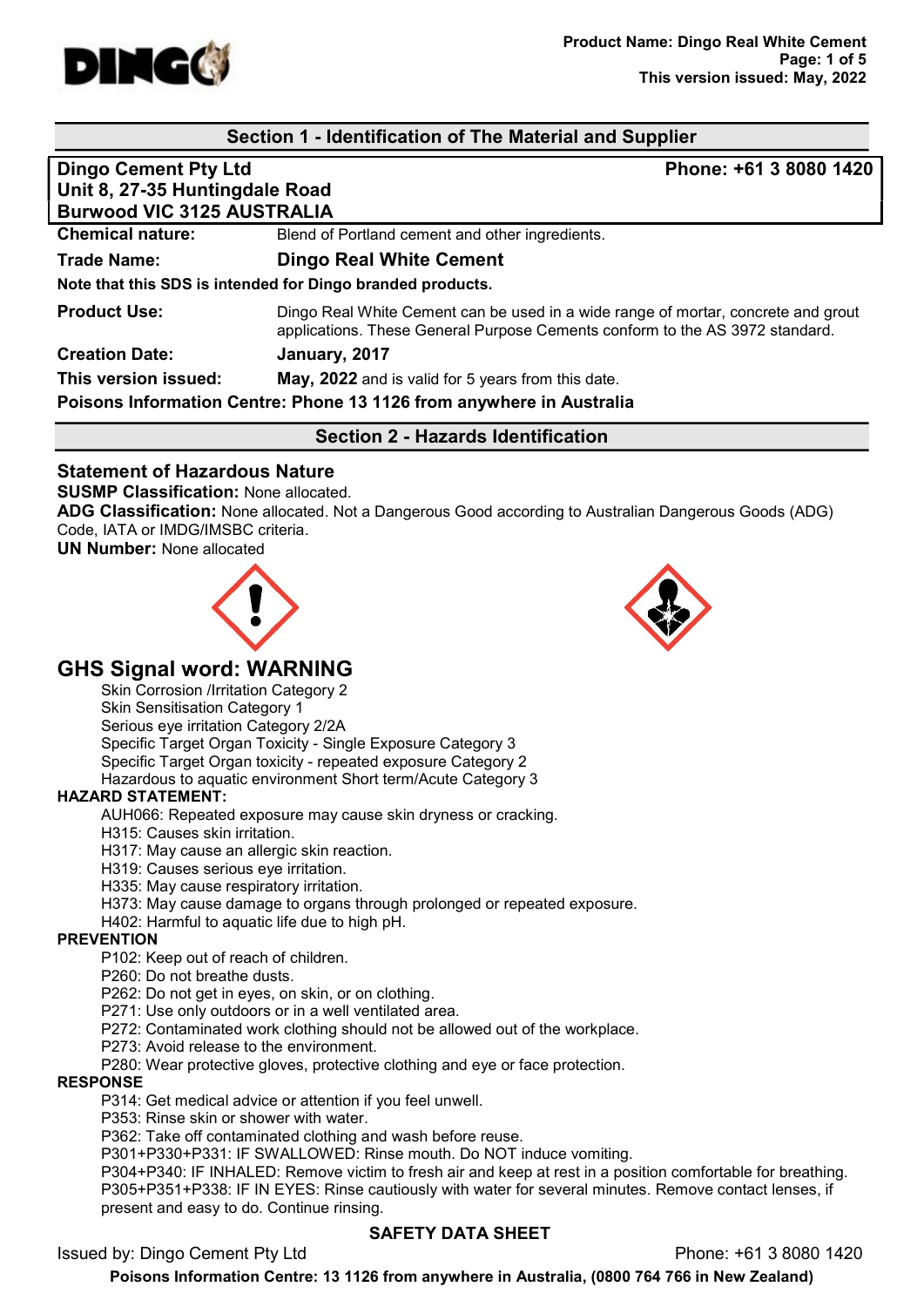

P333+P313: If skin irritation or rash occurs: Get medical advice.

P337+P313: If eye irritation persists: Get medical advice.

P370+P378: Not combustible. Use extinguishing media suited to burning materials.

#### **STORAGE**

P403: Store in a well-ventilated place.

P405: Store locked up.

P402+P404: Store in a dry place. Store in a closed container.

**DISPOSAL** 

P501: If they can not be recycled, dispose of contents to an approved waste disposal plant and containers to landfill (see Section 13 of this SDS).

### Emergency Overview

Physical Description & Colour: Grey or white coloured powder.

#### Odour: No odour.

Major Health Hazards: irritating to eyes, respiratory system and skin, possible skin sensitiser, repeated exposure may cause skin dryness or cracking.

| Section 3 - Composition/Information on Ingredients                                                                      |               |         |         |                                |  |
|-------------------------------------------------------------------------------------------------------------------------|---------------|---------|---------|--------------------------------|--|
| Ingredients                                                                                                             | <b>CAS No</b> | Conc, % |         | TWA $(mg/m^3)$ STEL $(mg/m^3)$ |  |
| Portland cement                                                                                                         | 65997-15-1    | >92.5   | 10      | not set                        |  |
| Silica (Crystalline)                                                                                                    | 14808-60-7    | <1      | 0.1     | not set                        |  |
| Other non hazardous ingredients                                                                                         | secret        | to 100  | not set | not set                        |  |
| ____<br>the contract of the contract of the contract of the contract of the contract of the contract of the contract of |               |         |         | .                              |  |

This is a commercial product whose exact ratio of components may vary slightly. Minor quantities of other non hazardous ingredients are also possible.

The SWA TWA exposure value is the average airborne concentration of a particular substance when calculated over a normal 8 hour working day for a 5 day working week. The STEL (Short Term Exposure Limit) is an exposure value that may be equalled (but should not be exceeded) for no longer than 15 minutes and should not be repeated more than 4 times per day. There should be at least 60 minutes between successive exposures at the STEL. The term "peak "is used when the TWA limit, because of the rapid action of the substance, should never be exceeded, even briefly.

## Section 4 - First Aid Measures

## General Information:

You should call The Poisons Information Centre if you feel that you may have been poisoned, burned or irritated by this product. The number is 13 1126 from anywhere in Australia (0800 764 766 in New Zealand) and is available at all times. Have this SDS with you when you call.

Inhalation: If irritation occurs, contact a Poisons Information Centre, or call a doctor. Remove source of contamination or move victim to fresh air. If breathing is difficult, oxygen may be beneficial if administered by trained personnel, preferably on a doctor's advice. In severe cases, symptoms of pulmonary oedema can be delayed up to 48 hours after exposure.

Skin Contact: Quickly and gently brush away excess particles. Wash gently and thoroughly with warm water (use non-abrasive soap if necessary) for 10-20 minutes or until product is removed. Under running water, remove contaminated clothing, shoes and leather goods (e.g. watchbands and belts) and completely decontaminate them before reuse or discard. If irritation persists, repeat flushing and seek medical attention.

Eye Contact: Quickly and gently brush particles from eyes. Immediately flush the contaminated eye(s) with lukewarm, gently flowing water for 15 minutes or until the product is removed, while holding the eyelid(s) open. Take care not to rinse contaminated water into the unaffected eye or onto the face. Obtain medical attention immediately. Take special care if exposed person is wearing contact lenses.

Ingestion: If swallowed, do NOT induce vomiting. Wash mouth with water and contact a Poisons Information Centre, or call a doctor.

## Section 5 - Fire Fighting Measures

Fire and Explosion Hazards: The major hazard in fires is usually inhalation of heated and toxic or oxygen deficient (or both), fire gases. There is no risk of an explosion from this product under normal circumstances if it is involved in a fire.

No fire decomposition products are expected from this product at temperatures normally achieved in a fire. Extinguishing Media: Not combustible. Use extinguishing media suited to burning materials.

**Fire Fighting:** If a significant quantity of this product is involved in a fire, call the fire brigade. Flammability Class: Does not burn.

## SAFETY DATA SHEET

Issued by: Dingo Cement Pty Ltd Phone: +61 3 8080 1420 Poisons Information Centre: 13 1126 from anywhere in Australia, (0800 764 766 in New Zealand)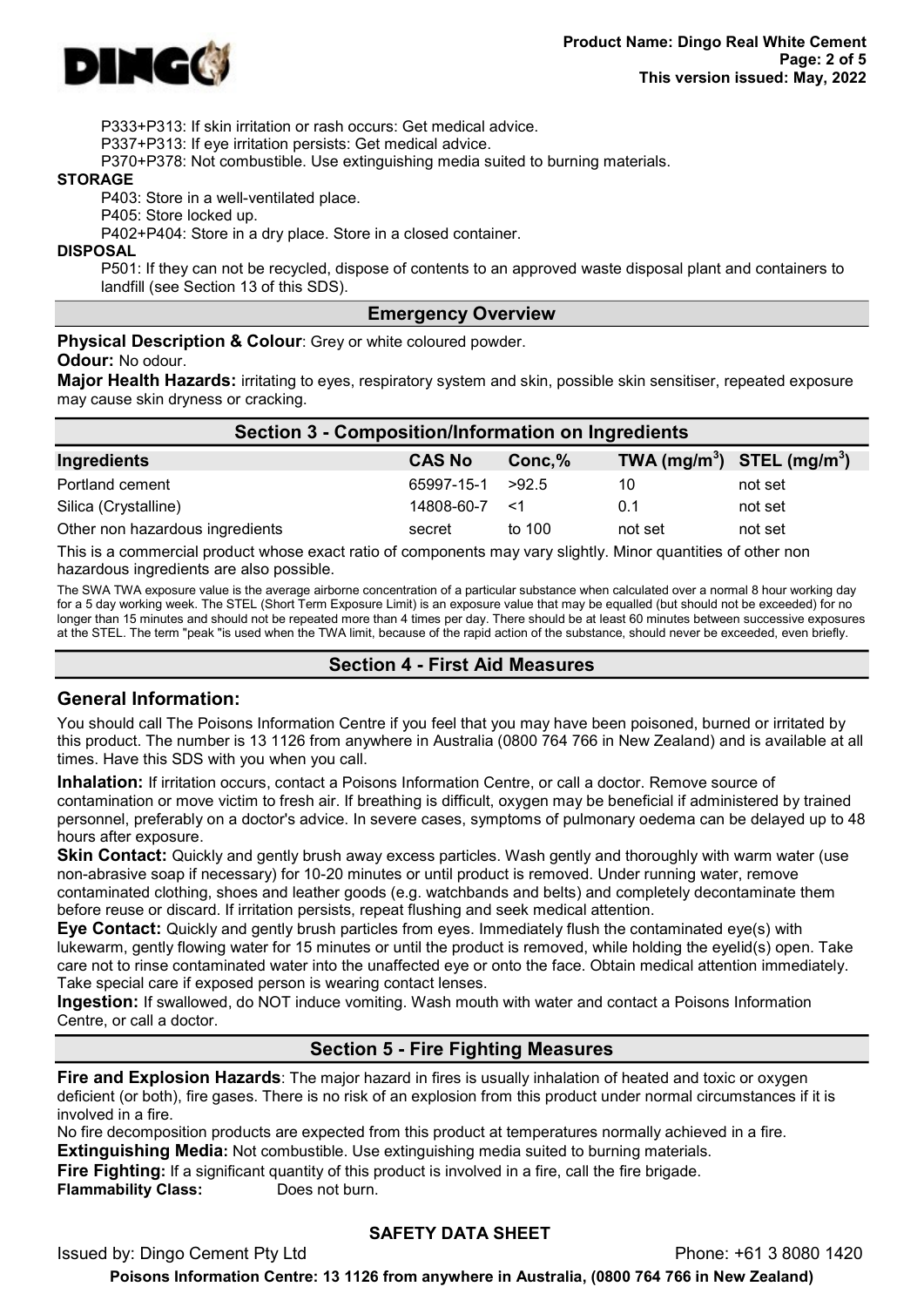

## Section 6 - Accidental Release Measures

Accidental release: In the event of a major spill, prevent spillage from entering drains or water courses. Wear full protective clothing including eye/face protection. All skin areas should be covered. See below under Personal Protection regarding Australian Standards relating to personal protective equipment. Suitable materials for protective clothing include no specific manufacturer recommendations. Use impermeable gloves with care. Eye/face protective equipment should comprise as a minimum, protective goggles. If there is a significant chance that dusts are likely to build up in cleanup area, we recommend that you use a suitable dust mask.

Stop leak if safe to do so, and contain spill. Sweep up and shovel or collect recoverable product into labelled containers for recycling or salvage, and dispose of promptly. Consider vacuuming if appropriate. Recycle containers wherever possible after careful cleaning. After spills, wash area preventing runoff from entering drains. If a significant quantity of material enters drains, advise emergency services. This material may be suitable for approved landfill. Ensure legality of disposal by consulting regulations prior to disposal. Thoroughly launder protective clothing before storage or re-use. Advise laundry of nature of contamination when sending contaminated clothing to laundry.

## Section 7 - Handling and Storage

Handling: Keep exposure to this product to a minimum, and minimise the quantities kept in work areas. Check Section 8 of this SDS for details of personal protective measures, and make sure that those measures are followed. The measures detailed below under "Storage" should be followed during handling in order to minimise risks to persons using the product in the workplace. Also, avoid contact or contamination of product with incompatible materials listed in Section 10.

Storage: Make sure that containers of this product are kept tightly closed. Keep containers dry and away from water. Make sure that the product does not come into contact with substances listed under "Incompatibilities" in Section 10. Check packaging - there may be further storage instructions on the label.

## Section 8 - Exposure Controls and Personal Protection

The following Australian Standards will provide general advice regarding safety clothing and equipment:

Respiratory equipment: AS/NZS 1715, Protective Gloves: AS 2161, Occupational Protective Clothing: AS/NZS 4501 set 2008, Industrial Eye Protection: AS1336 and AS/NZS 1337, Occupational Protective Footwear: AS/NZS2210.

| <b>SWA Exposure Limits</b> | TWA (mg/m <sup>3</sup> ) | STEL (mg/m $3)$ |
|----------------------------|--------------------------|-----------------|
| Portland cement            |                          | not set         |
| Silica (Crystalline)       | 0.1                      | not set         |

No special equipment is usually needed when occasionally handling small quantities. The following instructions are for bulk handling or where regular exposure in an occupational setting occurs without proper containment systems. Ventilation: This product should only be used in a well ventilated area. If natural ventilation is inadequate, use of a fan is suggested.

Eye Protection: Protective glasses or goggles should be worn when this product is being used. Failure to protect your eyes may cause them harm. Emergency eye wash facilities are also recommended in an area close to where this product is being used.

**Skin Protection:** If you believe you may have a sensitisation to this product or any of its declared ingredients, you should prevent skin contact by wearing impervious gloves, clothes and, preferably, apron. Make sure that all skin areas are covered. See below for suitable material types.

Protective Material Types: There is no specific recommendation for any particular protective material type. **Respirator:** If there is a significant chance that dusts are likely to build up in the area where this product is being used, we recommend that you use a suitable dust mask.

Eyebaths or eyewash stations and safety deluge showers should, if practical, be provided near to where this product is being handled commercially.

## Section 9 - Physical and Chemical Properties:

| Physical Description & colour: Grey or white coloured powder. |                                 |
|---------------------------------------------------------------|---------------------------------|
| Odour:                                                        | No odour.                       |
| <b>Boiling Point:</b>                                         | Not available.                  |
| Flash point:                                                  | Does not burn.                  |
| <b>Upper Flammability Limit:</b>                              | Does not burn.                  |
| <b>Lower Flammability Limit:</b>                              | Does not burn.                  |
| <b>Autoignition temperature:</b>                              | Not applicable - does not burn. |
| <b>Freezing/Melting Point:</b>                                | $>1200^{\circ}$ C               |
| <b>Volatiles:</b>                                             | No data.                        |

## SAFETY DATA SHEET

Issued by: Dingo Cement Pty Ltd Phone: +61 3 8080 1420

Poisons Information Centre: 13 1126 from anywhere in Australia, (0800 764 766 in New Zealand)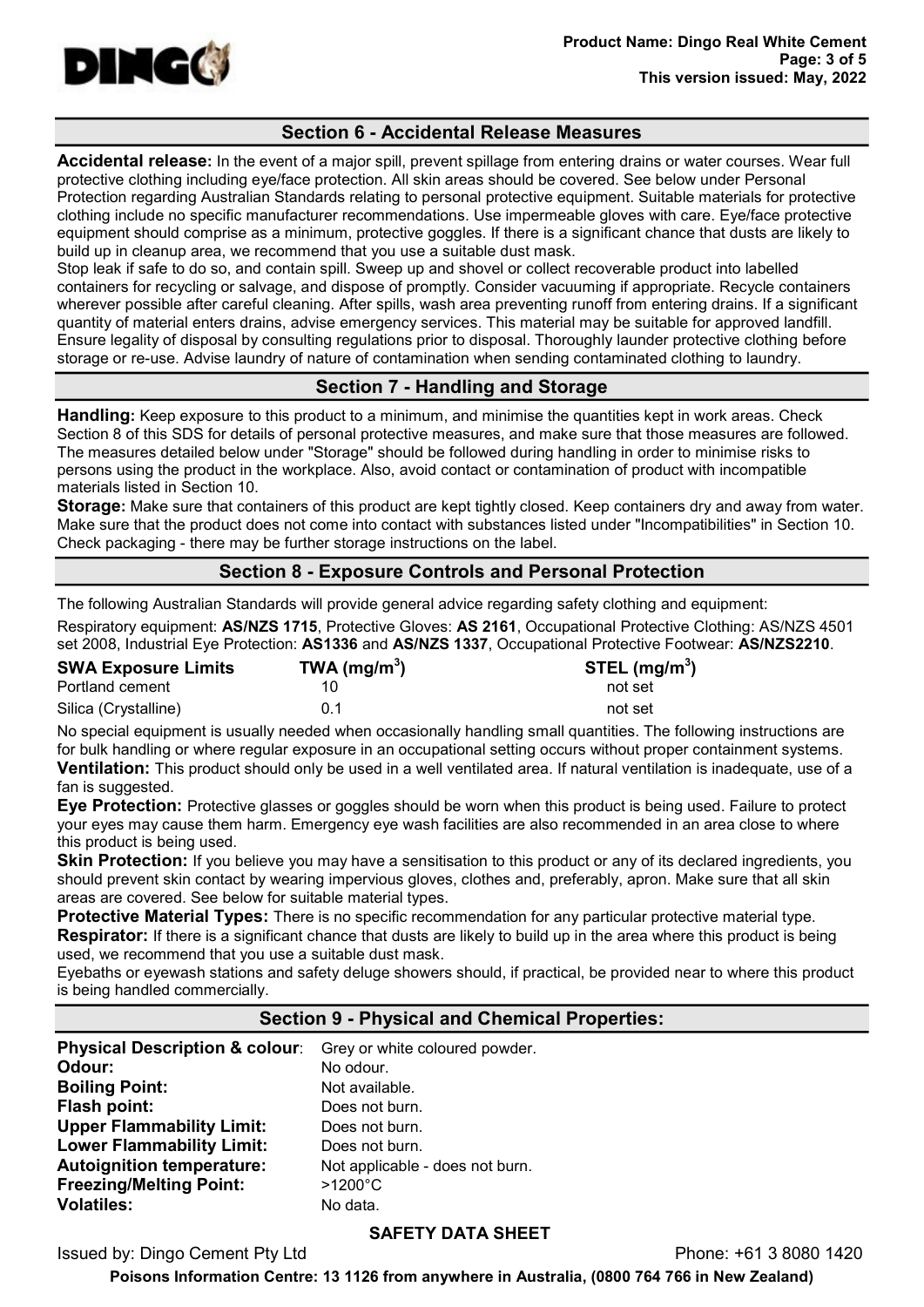

| <b>Vapour Density:</b><br>Not applicable.<br><b>Specific Gravity:</b><br>No data.<br><b>Water Solubility:</b><br>Forms slurry which sets or hardens on standing.<br>pH:<br>About 12<br><b>Volatility:</b><br>Nil at normal ambient temperatures.<br><b>Odour Threshold:</b><br>No data.<br><b>Evaporation Rate:</b><br>Not applicable.<br><b>Coeff Oil/water Distribution:</b><br>No data<br><b>Particle Characteristics:</b><br>Powder.<br><b>Autoignition temp:</b><br>Not applicable - does not burn. | <b>Vapour Pressure:</b> | Nil at normal ambient temperatures. |
|----------------------------------------------------------------------------------------------------------------------------------------------------------------------------------------------------------------------------------------------------------------------------------------------------------------------------------------------------------------------------------------------------------------------------------------------------------------------------------------------------------|-------------------------|-------------------------------------|
|                                                                                                                                                                                                                                                                                                                                                                                                                                                                                                          |                         |                                     |
|                                                                                                                                                                                                                                                                                                                                                                                                                                                                                                          |                         |                                     |
|                                                                                                                                                                                                                                                                                                                                                                                                                                                                                                          |                         |                                     |
|                                                                                                                                                                                                                                                                                                                                                                                                                                                                                                          |                         |                                     |
|                                                                                                                                                                                                                                                                                                                                                                                                                                                                                                          |                         |                                     |
|                                                                                                                                                                                                                                                                                                                                                                                                                                                                                                          |                         |                                     |
|                                                                                                                                                                                                                                                                                                                                                                                                                                                                                                          |                         |                                     |
|                                                                                                                                                                                                                                                                                                                                                                                                                                                                                                          |                         |                                     |
|                                                                                                                                                                                                                                                                                                                                                                                                                                                                                                          |                         |                                     |
|                                                                                                                                                                                                                                                                                                                                                                                                                                                                                                          |                         |                                     |

## Section 10 - Stability and Reactivity

Reactivity: This product is unlikely to react or decompose under normal storage conditions. However, if you have any doubts, contact the supplier for advice on shelf life properties.

Conditions to Avoid: Keep containers tightly closed. Containers should be kept dry.

**Incompatibilities:** water, acids, zinc, tin, aluminium and their alloys.

Fire Decomposition: No significant quantities of decomposition products are expected at temperatures normally achieved in a fire. Silicon compounds.

Polymerisation: This product will not undergo polymerisation reactions.

## Section 11 - Toxicological Information

# Local Effects:

**Target Organs:** There is no data to hand indicating any particular target organs.

## Classification of Hazardous Ingredients

**Ingredient Health Hazard Statement Codes** 

No ingredient mentioned in the HCIS Database is present in this product at hazardous concentrations. Depending on the type of handling and use (e.g. grinding, drying, mix, load, unload), airborne respirable crystalline silica (quartz - cristobalite) may be generated. Prolonged and/or massive inhalation of respirable crystalline silica dust may cause lung fibrosis, commonly referred to as silicosis. Principal symptoms of silicosis are cough and breathlessness. Occupational exposure to respirable crystalline silica dust should be monitored and controlled. This product should be handled with care to avoid dust generation.

## Potential Health Effects

## Inhalation:

Short Term Exposure: This product is an inhalation irritant. Symptoms may include headache, irritation of nose and throat and increased secretion of mucous in the nose and throat. Other symptoms may also become evident, but they should disappear after exposure has ceased if treatment is prompt.

Long Term Exposure: No data for health effects associated with long term inhalation.

## Skin Contact:

Short Term Exposure: Classified as a potential sensitiser by skin contact. Exposure to a skin sensitiser, once sensitisation has occurred, may manifest itself as skin rash or inflammation, and in some individuals this reaction can be severe. In addition product is a skin irritant. Symptoms may include itchiness and reddening of contacted skin. Other symptoms may also become evident, but all should disappear once exposure has ceased.

Long Term Exposure: Repeated exposure may cause skin dryness or cracking.

## Eye Contact:

Short Term Exposure: This product is an eye irritant. Symptoms may include stinging and reddening of eyes and watering which may become copious. Other symptoms may also become evident. If exposure is brief, symptoms should disappear once exposure has ceased. However, lengthy exposure or delayed treatment may cause permanent damage.

**Long Term Exposure:** No data for health effects associated with long term eye exposure.

## Ingestion:

Issued by: Dingo Cement Pty Ltd Phone: +61 3 8080 1420 Poisons Information Centre: 13 1126 from anywhere in Australia, (0800 764 766 in New Zealand)